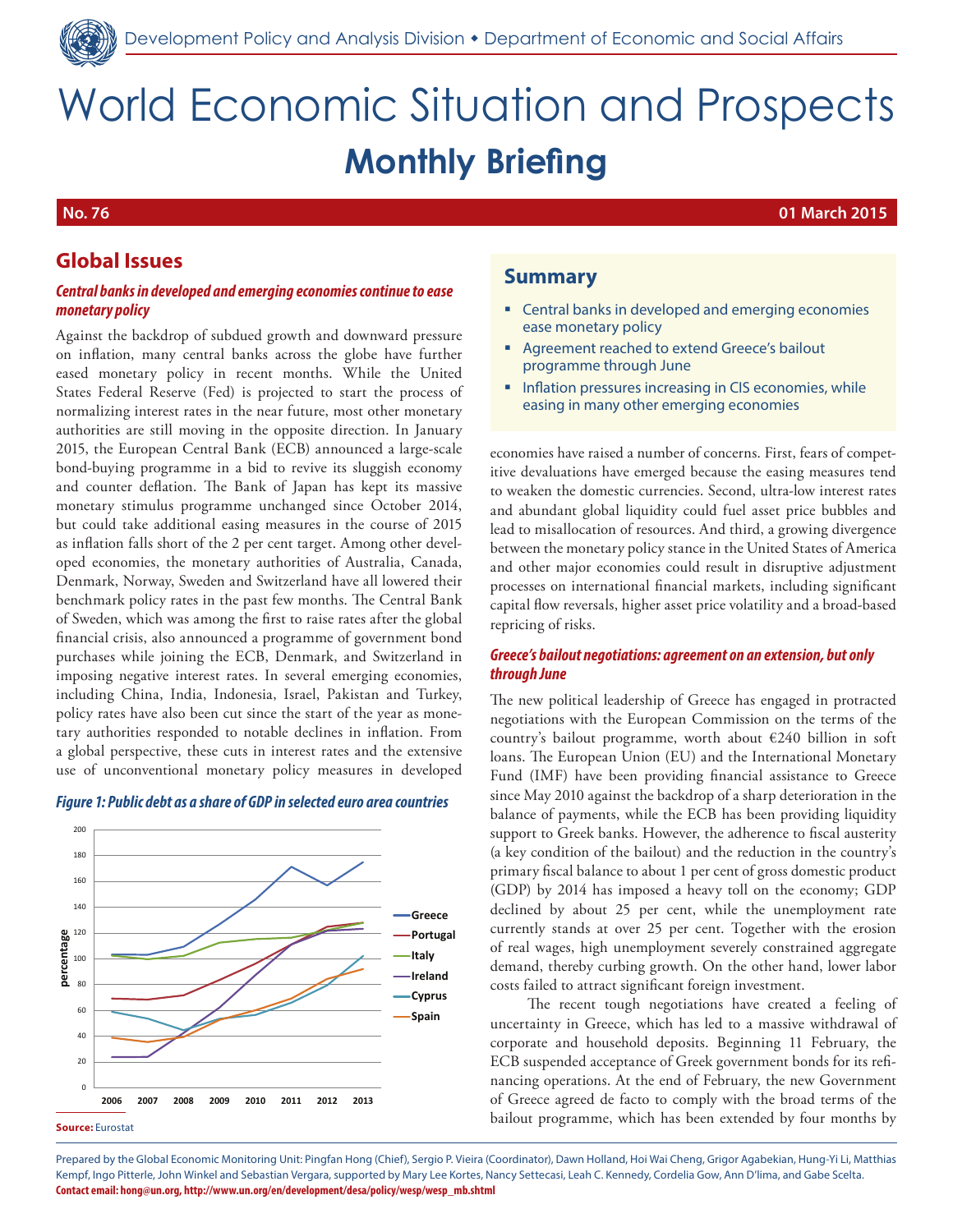the euro area finance ministers, $^1$  despite the skeptical attitude of the ECB and the IMF. The extended programme offers some budget flexibility in 2015. In turn, the Government committed itself to a list of reforms, while living up to its promise of providing humanitarian relief. It promised to crack down on domestic corruption, tax evasion and smuggling of fuel; to limit sales tax exemptions; to address the shadow economy; and not to reverse privatizations. However, the four-month extension means that in June, when the country faces massive external debt repayments, the entire negotiations have to start all over.

At the end of 2014, the public debt-to-GDP ratio for Greece stood at approximately 175 per cent, much higher than in other peripheral euro area countries (see figure). The maturity of most of this debt has been extended by the EU and the IMF, and interest payments have been lowered or postponed, mitigating the nearterm risks. Nevertheless, with the long-term growth prospects subdued by low investment and poor demographic trends, this debt still remains a heavy burden on the economy.

Although it is unlikely that the parties will fail to eventually find a long-term solution to the Greek sovereign debt crisis, the possibility that a lack of timely bailout disbursements could force Greece to abandon the euro cannot be completely discounted. The consequences of such a move could be detrimental for both Greece and the euro area, as it might put the credibility of the entire monetary union at stake. The Greek banking system would fall under enormous stress: The benefits of devaluation would be offset by higher import costs, affecting many sectors of the economy and resulting in higher inflation. Abandoning the euro would deter foreign investors in the short term. The Balkan countries, where Greek banks have a heavy presence, would face instability in the financial sector.

# **Developed Economies**

### *North America: GDP growth in Q4 of 2014 slower than expected, but more balanced*

The United States Bureau of Economic Analysis has revised its GDP estimate for the fourth quarter of 2014. The annualized growth rate has been revised down from 2.6 per cent to 2.2 per cent. This downward adjustment was mainly caused by the significantly lower estimate of inventory changes. In the previous estimate, inventory change contributed 0.8 per cent out of the 2.6 per cent of GDP growth; for the new estimate, that contribution was revised to 0.1 per cent out of the 2.2 per cent. Private consumption and net exports were also revised down. On the other hand, the growth rate for business fixed investment has been revised upward from 1.9 per cent to 4.8 per cent. The situation in the labour market has continuously sustained its upward trend, with an accelerating speed of recovery in payroll employment since 2014. The payroll employment in early 2015 has become about 2 per cent higher than the peak level before the great recession. Labour participation for most age groups has bottomed out in 2014 already.

According to the Japanese statistical authority, economic output resumed growth during the last quarter of 2014. The first estimate showed that GDP grew at the annualized rate of 2.2 per cent from the previous quarter. GDP for that quarter was still 0.4 per cent lower than one year ago, but has improved notably over the 1.3 per cent drop in the third quarter. This lower-than-expected rate of recovery was broad-based, as all categories of final demand, with the exception of residential investment, have expanded. In particular, the export of goods and services has sustained growing dynamics and expanded at an annualized rate of 11.4 per cent over the fourth quarter of 2014. Net exports contributed to GDP growth, increasing by 0.9 percentage points. Correspondingly, the trade deficit has dropped to the lowest level of the last six quarters. At an annualized growth rate of 1.1 per cent, recovery in private consumption was less vigorous; its level was still about 2.5 per cent lower than one year ago. Monthly statistics indicate that recovery continued in early 2015. Growth in export volume and industrial production has accelerated further. However, the inflation rate, net of effects from the consumption tax rate hike, is still far below the target set by the Bank of Japan.

#### *Western Europe: sovereign debt crisis temporarily quelled, but continues to pose a risk to the fragile recovery*

Tense negotiations throughout the first 3 weeks of February between the new Greek Government and the Eurogroup of Finance Ministers acted as a stark reminder that the European sovereign debt crisis has yet to be fully resolved. While it was encouraging to observe a few signs of financial market contagion to other economies as the risk premium on Greek government debt widened between September 2014 and February 2015, another flare-up of tensions could derail the fragile economic recovery in Europe. Following a temporary agreement reached on 20 February, Greek 10-year government bond yields have receded by more than 100 basis points. But as the end to the temporary agreement approaches in June (see global section), financial tensions may re-emerge. The risks are higher in countries such as France and Italy, where persistently weak housing markets continue to weigh on the economy and bank balance sheets.

The recovery in Europe, led by Germany and the United Kingdom of Great Britain and Northern Ireland, is gradually becoming more broadly based, including a notable rebound in Spain. The upturn is supported by low oil prices, weaker currencies, expansive monetary stimulus programmes and declining consumer prices. The EU recorded inflation of -0.5 per cent in January, with 23 of 28 member States reporting a year-on-year drop in the price level. While prolonged deflation poses a risk of becoming entrenched in expectations and wage settlements, a temporary drop in prices should support real incomes, household demand and external competitiveness in the near term.

*Developed Asia: export growth led a tepid recovery in Japan* 

**<sup>1</sup>** Some national parliaments in the EU still have to approve the deal.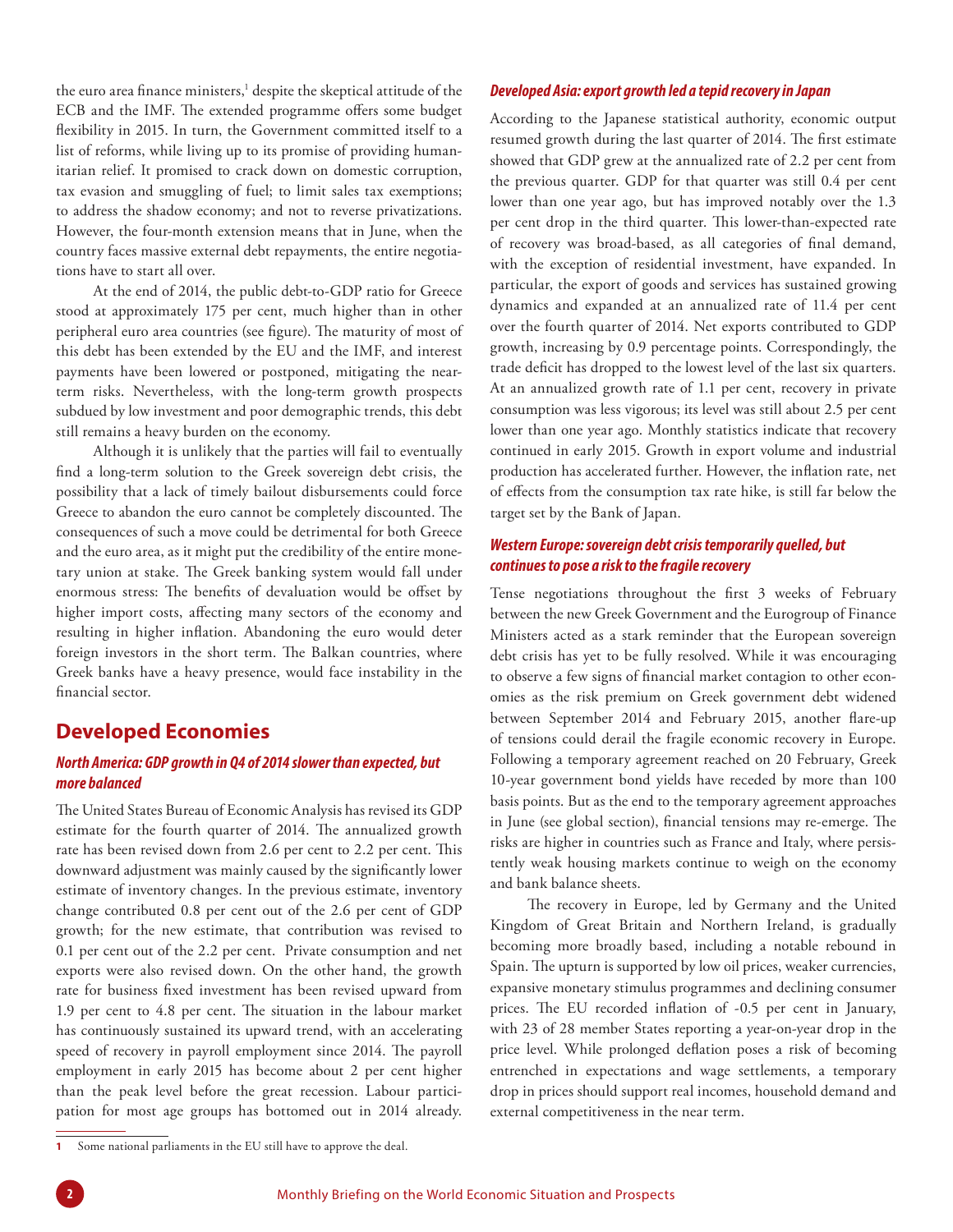#### *The new EU members: deflation deepens in January*

Lower prices of crude oil and energy and lower transport costs (as well as the excess food supply created by the Russian food import ban) continued to exert downward pressure on consumer prices in the new EU members. Deflation, which was observed in the final quarter of 2014 in several countries of the region, deepened further in January. Consumer prices declined on an annual basis by 1.4 per cent in Hungary, 1.4 per cent in Lithuania, 1.3 per cent in Poland and 0.4 per cent in Slovakia. Although key policy rates are already at record-low levels in countries with flexible currencies, further interest rate cuts during the first quarter are quite possible.

In addition to using the interest rate channel of monetary policy, the Hungarian National Bank announced in mid-February that its Funding for Growth scheme aimed at providing cheap credit to small and medium-sized businesses will be extended until December 2015, with additional funds worth \$1.9 billion (an equivalent of 1.6 per cent of GDP) to be disbursed to commercial banks starting in March.

## **Economies in Transition**

#### *CIS: Azerbaijan devalues the currency*

A peace deal achieved in Minsk on 12 February gave hope of ending the military conflict in east Ukraine. However, as violence continued, the Ukrainian currency plunged further against the dollar in late February, losing over 50 per cent of its value since the beginning of the year, despite the 550 basis points policy rate increase by the National Bank of Ukraine (to 19.5 per cent) earlier in the month. As the country's foreign-exchange reserves dropped in February to another critical low of less than a month of import coverage, access to the \$17.5 billion loan, newly approved by the IMF, remains critical. The conflict took a heavy toll on the economy; the Ukrainian GDP declined by 15.2 per cent year on year in the final quarter of 2014. As lower oil prices clouded the outlook for the Russian economy, Moody's agency downgraded the Russian sovereign debt rating in February to junk status, also citing the conflict in Ukraine and the weaker currency.

Inflationary pressures in the CIS area remain strong following the depreciation of most of the currencies, even for countries whose main import partner is the EU. In January, inflation in the Russian Federation hit 15.0 per cent year on year, while in Ukraine, consumer prices grew by 3.1 per cent month on month. The Central Bank of Armenia raised interest rates by 100 basis points in early February, citing high inflationary expectations, although the currency has stabilized after its sharp fluctuations in December. Against the backdrop of lower oil prices, the Central Bank of Azerbaijan in mid-February announced a change in its exchange-rate policy by abandoning the peg to a dollar and pegging the currency to a euro-dollar basket. The central bank has spent about \$1 billion since the beginning of 2015 in order to maintain the peg, as many depositors converted their savings to dollars. Later in the month, the central bank devalued the currency versus the dollar by 33.5 per cent. The weaker currency will facilitate achieving fiscal targets, but may create difficulties for borrowers who took dollar-denominated loans, and increase the commercial banks' ratio of foreign liabilities to total assets.

#### *South-Eastern Europe: new IMF program for Serbia*

In late February, the IMF approved a new stand-by arrangement for Serbia, worth about €1.17 billion. The arrangement is precautionary, meaning that funds will be drawn only in the case of serious balance-of-payments needs. The accompanying economic programme, agreed with the IMF, focuses on strengthening public finances and increasing stability of the financial sector. In late January, the Bank of Albania cut its key policy rate to a record low level of 2 per cent, as consumer price inflation was far below the target range.

# **Developing Economies**

#### *Africa: the situation in Libya is deteriorating*

The situation in Libya continues to deteriorate as there are now two competing governments—the internationally recognized elected government operating in the east and the Islamist-backed government in control of Tripoli. This has continued to put pressure on government operations and oil production. Oil production was down to only 200,000 barrels per day (bpd) in mid-February, well below the post-revolutionary peak of around 1.5 million bpd in mid-2013. Oil exports were even lower, estimated at only 70-80 thousand bpd. This has had considerable impact on government revenues, which were down by almost two thirds between 2013 and 2014, exacerbated by the fall in oil prices. Foreign reserves have also fallen, by 15 per cent between January and September last year. The competing governments have also limited some functions and payments, such as the Price Stabilization Fund and wheat imports. Wheat reserves for subsidized flour are only expected to last until April.

In South Africa, the economy expanded by 1.5 per cent last year, down from 2.2 per cent in 2013. The slowdown was caused by a number of factors, including an extended mining strike, persisting power shortages and constrained consumer spending. The mining sector, which constitutes about 7.6 per cent of GDP, contracted by 1.5 per cent during 2014. This also underpinned the increase in the trade deficit by 33.5 per cent in 2014, despite the positive impact on competitiveness stemming from the depreciation of the rand.

#### *East Asia: inflation in the region remains subdued*

Inflation remains subdued across East Asia, as most economies registered lower year-on-year inflation in January, compared to the month before and the 2014 annual average. Taiwan Province of China and Thailand fell into deflation territory, with consumer price index (CPI) changes of -0.9 per cent and -0.4 per cent year on year, respectively. Singapore has witnessed deflation for three consecutive months, with consumer prices falling by 0.4 per cent in January. Within the CPI basket, fuel and utilities and private road transportation experienced the sharpest fall from one year ago. Overall, government estimates show prices of direct oil-related items dropped by 13.6 per cent in January.

On 17 February, Bank Indonesia (BI) cut its benchmark policy rate from 7.75 to 7.5 per cent—the first cut since 2012, as inflation is expected to slow down in 2015. CPI inflation came in at 6.96 per cent year on year in January, down from 8.36 per cent in December 2014. BI considers the rate cut as consistent